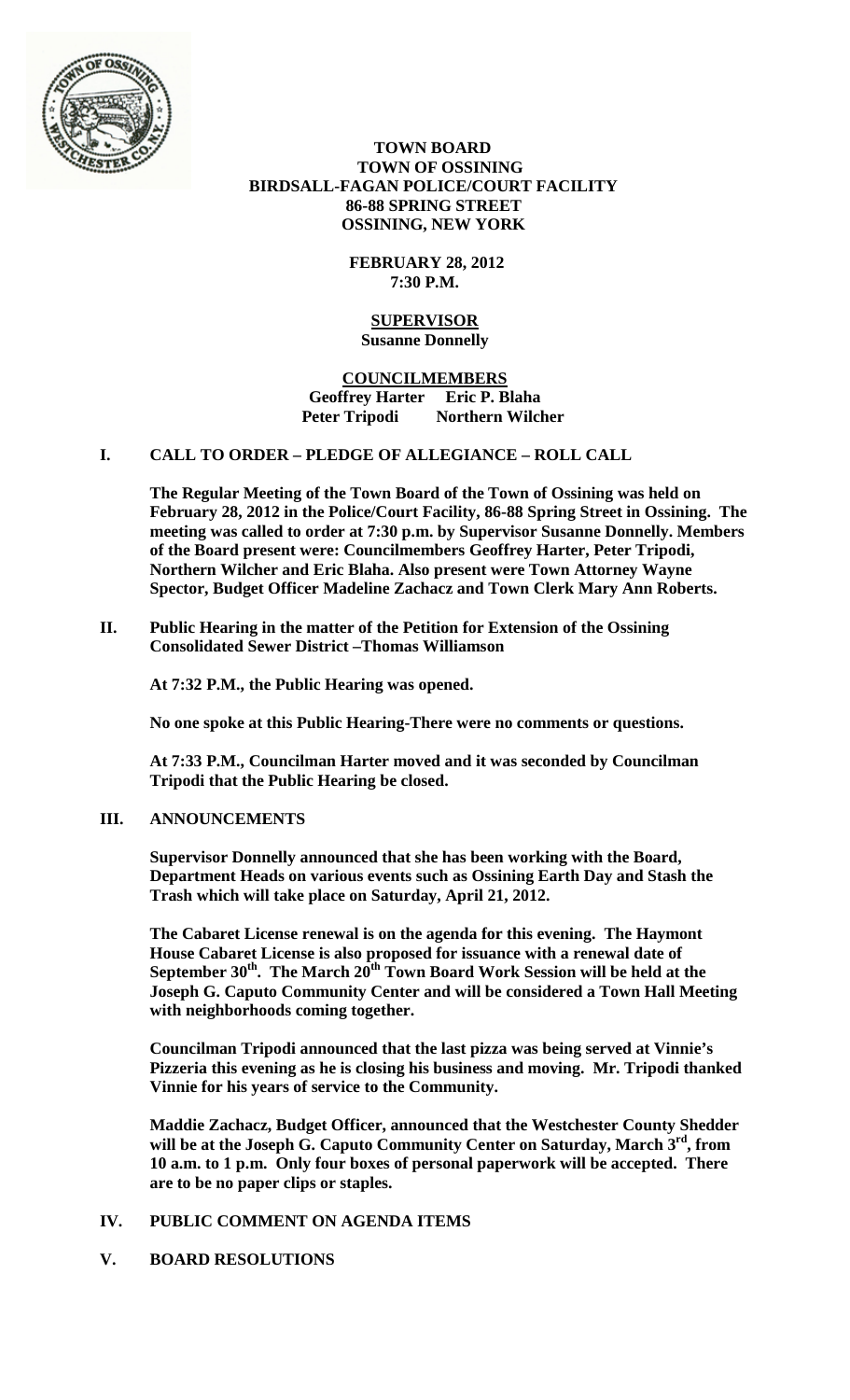### **A. Approval of Minutes**

**Councilmember Wilcher moved and it was seconded by Councilmember Blaha that the following be approved:**

**Resolved, that the Town Board of the Town of Ossining hereby approves the February 14, 2012 Minutes of the Regular Meeting as presented.**

### **Motion Carried: Unanimously**

#### **B. Approval of Voucher Detail Report**

**Councilmember Harter moved and it was seconded by Councilmember Wilcher that the following be approved:**

**Resolved, that the Town Board of the Town of Ossining hereby approves the Voucher Detail Report dated February 28, 2012 in the amount of \$94,038.88 for 2011 and \$208,834.01 for 2012, for a total of \$302,872.89.**

> **Vote: 4-0-1 Voting Aye: Wilcher, Harter, Blaha & Donnelly Voting Nay: Tripodi**

# **C. Approval of Bethel Nursing Home Sign**

**Councilmember Wilcher moved and it was seconded by Councilmember Blaha that the following be approved:**

**WHEREAS, a request has been made by the Bethel nursing home and senior residence facility located on Narragansett Avenue to install, on the public right-ofway at an approved location at the intersection of Narragansett Avenue and Croton Dam Road, a directional sign to assist drivers in locating the facility, and the proposed sign has been reviewed and found to be of appropriate size and character, and the proposed location of the sign has been found by the Superintendent of Highways to be an appropriate location, and the Board having considered the nature of the facility and the benefits the proposed sign would provide, particularly for visitors of individuals residing at the facility, and most importantly for first responders who need to locate the facility quickly to respond to a potential emergency, medical or otherwise, hereby approves the installation of the sign at a location and in a manner approved by the Superintendent of Highways. The approval herein granted is not intended to create a general precedent and is specific to the needs associated with the facility requesting placement of the specific sign approved herein.**

**Motion Carried: Unanimously**

#### **D. Resolution in Opposition of Proposed Redistricting**

**Councilmember Wilcher moved and it was seconded by Councilmember Harter that the following be approved:**

**WHEREAS, the NYS Legislative Task Force on Demographic Research and Reapportionment has proposed a new 38th State Senatorial District -- one in which the entire Town of Ossining would lose representation by a Westchester Senator and be connected in a new district to three towns in Rockland County; and** 

**WHEREAS, the proposed 38th District would comprise the Town of Ossining on the East bank of the Hudson and Ramapo, Clarkstown, and Orangetown, with which Ossining does not have a commonality of interests, on the West bank; and**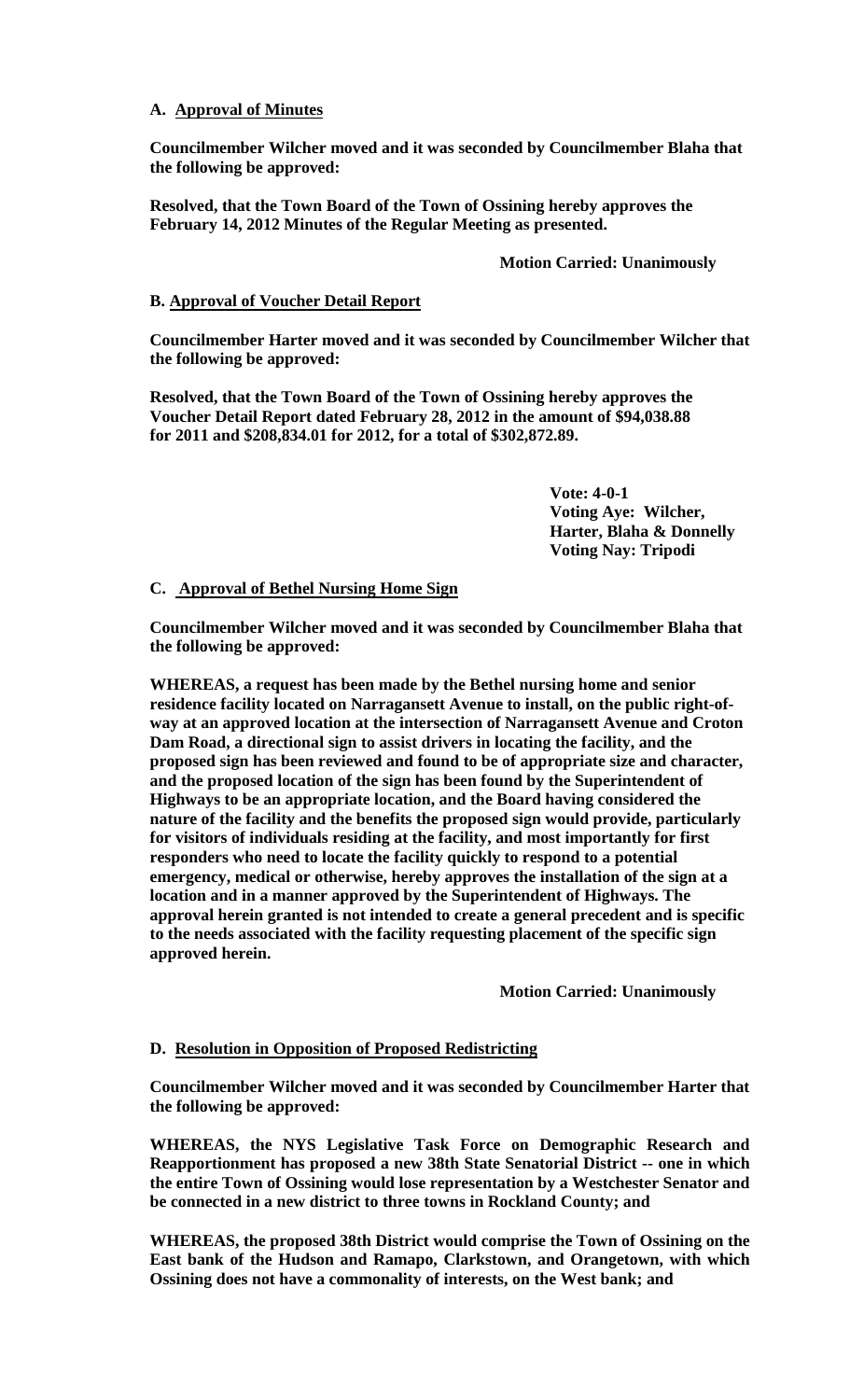**WHEREAS, The Town of Ossining has opposed the plan in testimony submitted to the Task Force and Governor Cuomo, in letters to the editor of various news media, and in a discussion with the Editorial Board of the Journal News; and** 

**WHEREAS, The Town of Ossining does not believe that the interests of the Town, as geographically remote as it will be if this proposal stands, will have equal standing with the remainder of the District, and have equal access to a senator, who has no Westchester ties, experience, or history -- one who divides the majority of time between Rockland County and Albany; now therefore be it** 

**RESOLVED, that on behalf of the residents of the Town of Ossining, the Town Council hereby opposes the proposed new 38th State Senatorial District and call upon the Task Force and Governor Cuomo to reject this proposal as it is not in the best interest of the residents of the Town of Ossining and we believe it to be detrimental to the future of our community.** 

**Motion Carried: Unanimously**

# **E. Renewal of Cabaret License-The Tuscan Grille-518 North State Road, Briarcliff Manor, Town of Ossining**

**Councilmember Wilcher moved and it was seconded by Councilmember Tripodi that the following be approved:**

**Councilmember Harter moved and it was seconded by Councilmember Tripodi that the following be amended:**

**Whereas, the Tuscan Grille has filed an application for a renewal Cabaret License for the calendar year 2012; and**

**Whereas, the Town Board has reviewed the application and attachments thereto, as well as reports from involved departments, including the Police Department and Building Department; now therefore be it**

**Resolved, that the Town Board of the Town of Ossining hereby approves the application of the Tuscan Grille, 518 North State Road, Briarcliff Manor, in the Unincorporated Area of the Town of Ossining, for a Cabaret License, subject to the following limitations and conditions: One (1) DJ using a Karaoke Machine shall be allowed on Wednesday and Friday evenings from 7p.m. until 11p.m., and live music on Saturday evenings from 7:00 p.m. until 11:00 p.m.**

**Motion Carried: Unanimously**

#### **VI. CORRESPONDENCE TO BE RECEIVED AND FILED**

#### **VII. MONTHLY REPORTS**

#### **VIII. VISITOR RECOGNITION**

**Bobby Williams, Spring Street, discussed the PCB's in the Hudson River and that G.E. should continue removing the PCB's from the river. The PCB's stay in the body of the fish as well as in human bodies and are hazardous to our health. The School Bond issue is coming up on Tuesday and everyone should make it a point to vote on this important issue.**